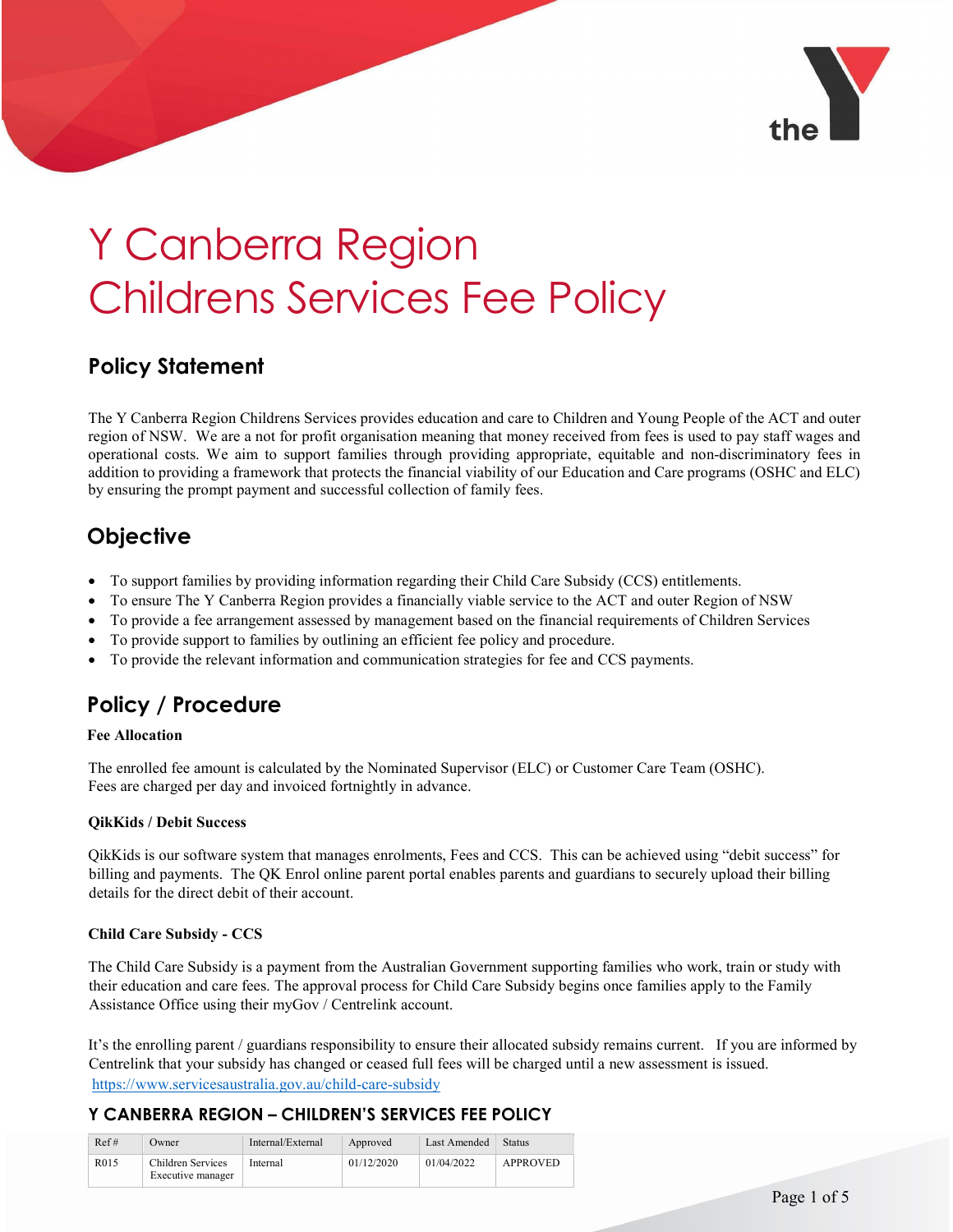

#### Additional Child Care Subsidy – ACCS

Additional Child Care Subsidy (ACCS) is designed for special circumstances providing a higher rate of financial assistance. Applications for Grandparent, Transition to Work and Temporary Financial Hardship are made by families to the Family Assistance Office using their myGov / Centrelink account.

Additional subsidy opportunities are available to support families who need practical help with their child's safety and wellbeing assistance. This helps to address cost barriers families may experience so that child can remain engaged in education and care settings.

https://www.dese.gov.au/additional-child-care-subsidy/child-wellbeing

#### Allowable Absences

The Family Assistance Office provides 42 Allowable Absences in a financial year. In exceptional circumstances additional allowable absences can be approved on receipt of supporting documentation (medical certificate / employer letter) to Nominated Supervisors (ELC) or Customer Care Team (CCT)

When allowable absences have expired CCS will no longer be applied to the days your child is absent. https://www.servicesaustralia.gov.au/child-care-subsidy-if-your-child-absent-from-child-care?context=41186

#### Childrens Services Fee Framework

On enrolment families have the booking request confirmed and are advised of their sessional hours and Fee schedule.

Sessional hours are described as;

 $ELC - 11$  hours / 10 hours OSHC – Before School Care (BSC) 7:00- 9:00, After School Care (ASC) 3:00 – 6:00, Vacation Care (VAC) 8:00 – 6:00

Families invoices are sent via email on a Wednesday prior to payment due date and Fees are withdrawn via Direct Debit on a fortnightly basis.

Your invoice will show families:

- 5 weeks' fees in total (2 weeks' prior, the current week, 2 weeks in advance).
- The Y Daily charged amount, CCS credited amount, the GAP fee, Total amount due
- Total allowable absence used over the financial year

Your fortnightly Fees are payable for the days your child is enrolled, including absences, personal holidays and public holiday.

Y Canberra End of Year Closure – The Y Canberra Region is closed during Christmas and New Year. No Fees are charged during this Period

| Ref#              | Owner                                  | Internal/External | Approved   | Last Amended | <b>Status</b> |
|-------------------|----------------------------------------|-------------------|------------|--------------|---------------|
| R <sub>0</sub> 15 | Children Services<br>Executive manager | Internal          | 01/12/2020 | 01/04/2022   | APPROVED      |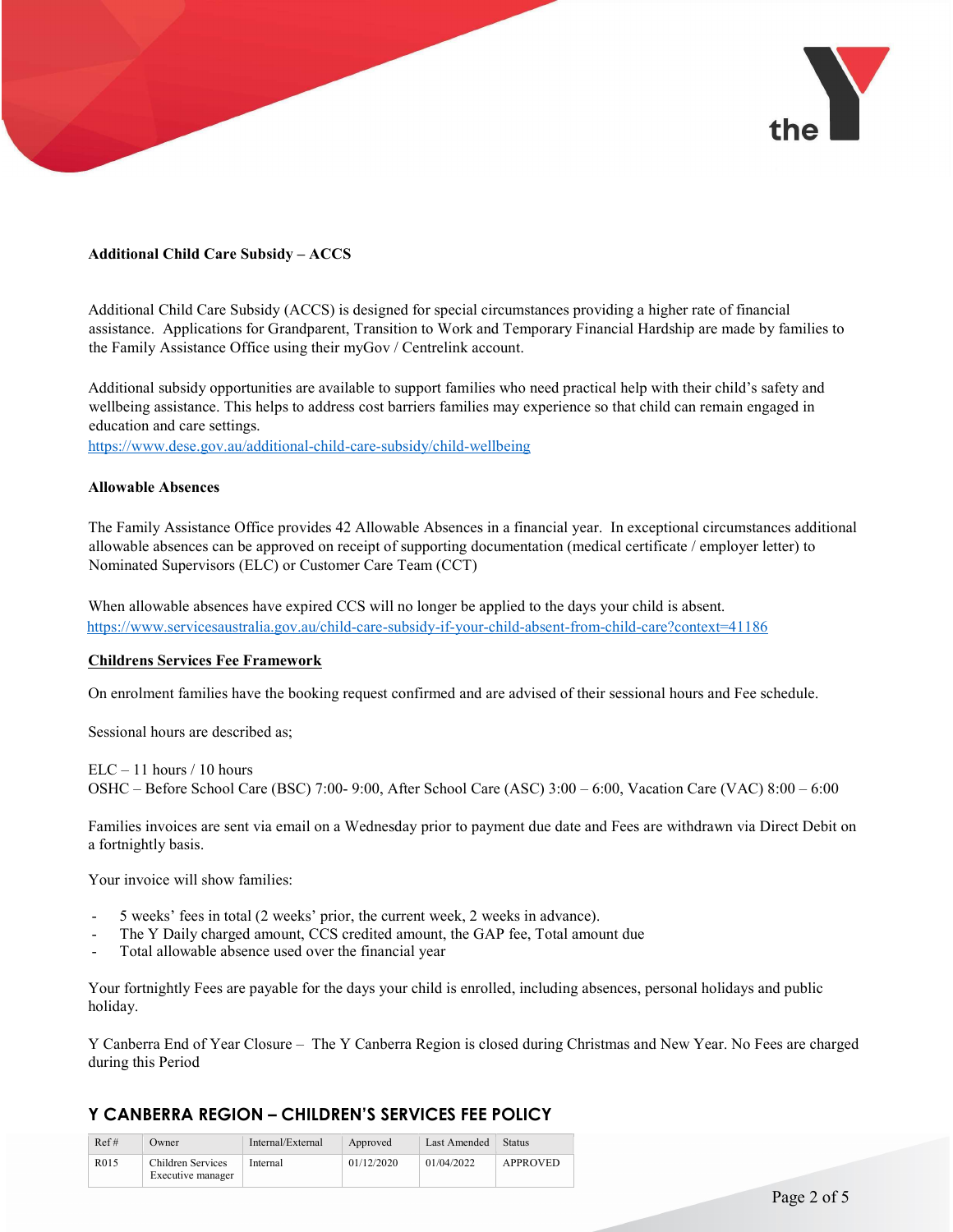

On occasion the Y Canberra Region allocates a Staff Professional Development Day. Families will be provided with a minimum of 2 weeks' notice and will not be charged.

In the case of Emergency Closures due to an unprecedented event or incident you will be contact immediately to collect your child. Fees will not be charged or fee relief may be provided on official government direction or advice.

The Y Canberra Region conducts a fee structure review twice per financial year in January and June.

Payment of Fees - Contact our Children's Services Care Team on (02) 6242 4040 for our current fee structure or for further information please go to www.canberra.ymca.org.au

- A deposit to the amount of 2 weeks fees is to be paid in advance. When enrolments are cancelled prior to the start date, the deposit is not refunded.
- Our payment method is Direct Debit or by Credit Card over the phone (with a linked Direct Debit account)
- The Direct Debit is set to a payment limit or left open. The limit must cover your fortnightly Fees as indicated by the DUE NOW section on your invoice

#### The Y Canberra Region Financial Support Options

#### Direct Debit Declines:

- Debit Success automatically resubmits a second debit request Friday of the current week. The is verified in writing via email.
- If both these options decline the CCT will make contact to arrange possible payment plan.
- In the event contact options have been exhausted (phone, email etc) and verbal contact not achieved the child's booking is cancelled.

#### Financial Support:

We at the Y are understanding of individual financial circumstance and acknowledge that at times you require support. Please contact the Customer Care Team Manager on 6242 4040 to arrange a possible payment plan.

Fee support payments plans are negotiated collaboratively between both the family and the Y. Direct Debit's will be adjusted accordingly and effective as if the next fee debit cycle.

#### Additional Fees

In a circumstance where your child / children is not collected prior to closing a \$5.00 per minute late fee per child will be charged to your account and is not subjected to CCS. The closing time for our services is 6:00pm.

Attendance outside the selected session time will incur a fee of \$10.00 per 30 minutes. This fee will not be subject to CCS and added to your account. The Y Canberra Region maintains the right to deny entry outside of a child's booked session times if entry will contravene ratios.

| Ref# | Owner                                  | Internal/External | Approved   | Last Amended | Status   |
|------|----------------------------------------|-------------------|------------|--------------|----------|
| R015 | Children Services<br>Executive manager | Internal          | 01/12/2020 | 01/04/2022   | APPROVED |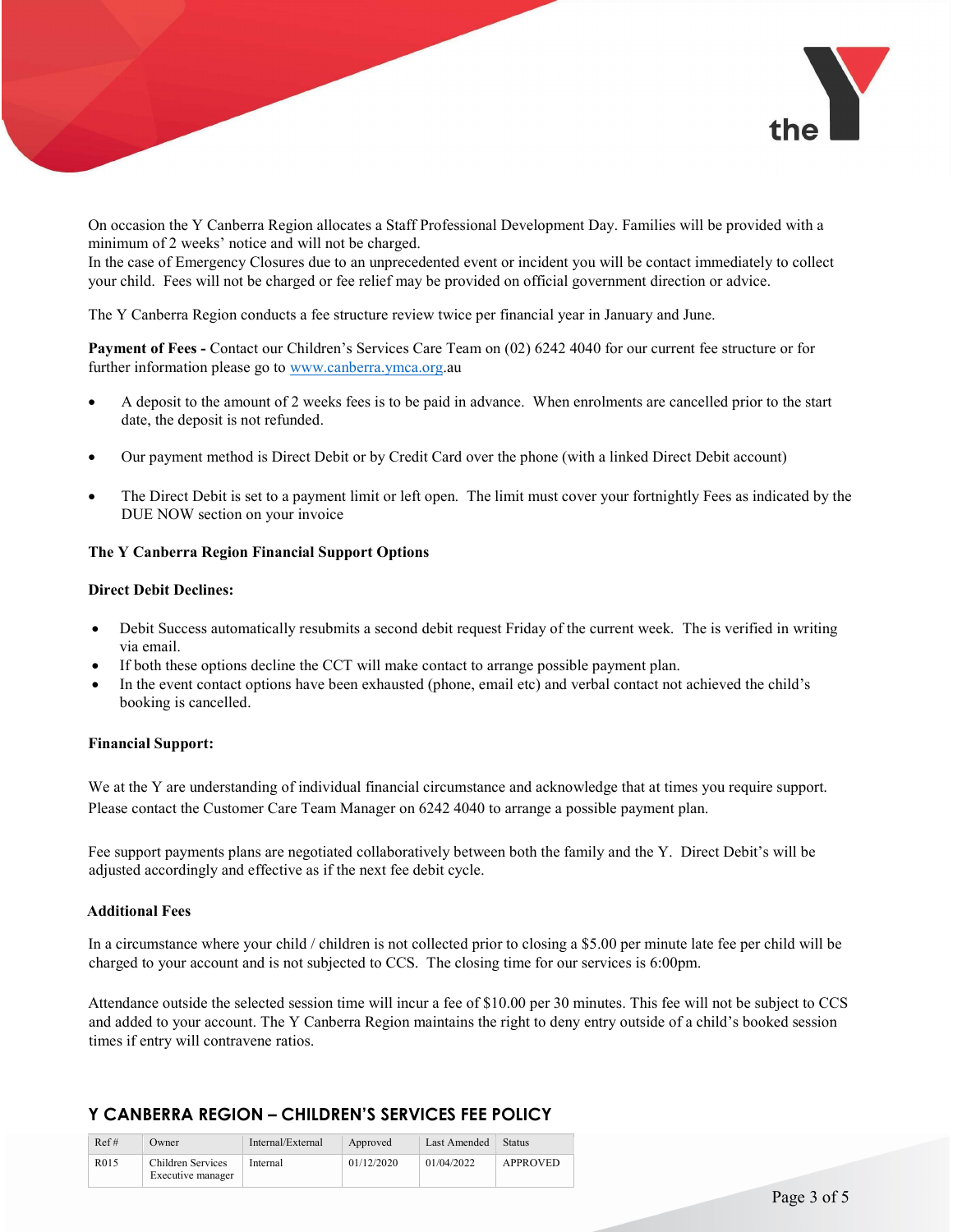

# Definitions:

Child Care Subsidy (CCS) - Assistance to help you with the cost of child care.

Customer Reference Number (CRN) - A CRN is 9 numbers and ends with a letter provided from Centrelink to prove your identity

Additional Child Care Subsidy (ACCS) - Additional assistance for exceptional circumstances

Early Learning Centres (ELC) – Long day Care birth – 5 years

Outside school Hours care (OSHC) – Before (BSC) and After School (ASC) Care 5 – 12 years

OSHC Vacation Care (VAC) – School Holiday Care 5 – 12 years

## Scope

This Policy relates to The Y Canberra Region Children's Services - Early Learning Centres, Outside School Hours Care and Vacation Care

## Monitoring, Evaluation and Review

The Y Canberra Region Fee Policy is review annually or as required

# Roles and Responsibilities

| Department/Area                                                        | <b>Role/Responsibility</b>                                                                                                                                                                                                                                                                                                                            |  |  |
|------------------------------------------------------------------------|-------------------------------------------------------------------------------------------------------------------------------------------------------------------------------------------------------------------------------------------------------------------------------------------------------------------------------------------------------|--|--|
| <b>Nominated Supervisors (ELC)</b><br><b>Customer Care Team (OSHC)</b> | - will ensure upon enrolment parent / guardians understand their financial<br>responsibilities, processes and expectations<br>will audit enrolment form to ensure all direct debit details are submitted<br>will allocate enrolled sessional hours<br>will ensure parent / guardians pay 2 weeks fees in advance before their enrolled<br>start date. |  |  |
| <b>Customer Care Team (CCT)</b>                                        | will support parent / guardians to maintain their debt to a manageable level<br>will manage the OSHC bookings and Fees<br>will audit debt collection on a fortnightly basis and initiate any debt collection                                                                                                                                          |  |  |
| <b>Parent / Guardians</b>                                              | will ensure they provide their direct debit details via QK enrol prior to the enrolled<br>start date.<br>will ensure fees are paid two weeks in advance.<br>will acknowledge Nominated Supervisors are not responsible for accounts / debt<br>collection                                                                                              |  |  |

| Ref#              | Owner                                  | Internal/External | Approved   | Last Amended | Status   |
|-------------------|----------------------------------------|-------------------|------------|--------------|----------|
| R <sub>0</sub> 15 | Children Services<br>Executive manager | Internal          | 01/12/2020 | 01/04/2022   | APPROVED |